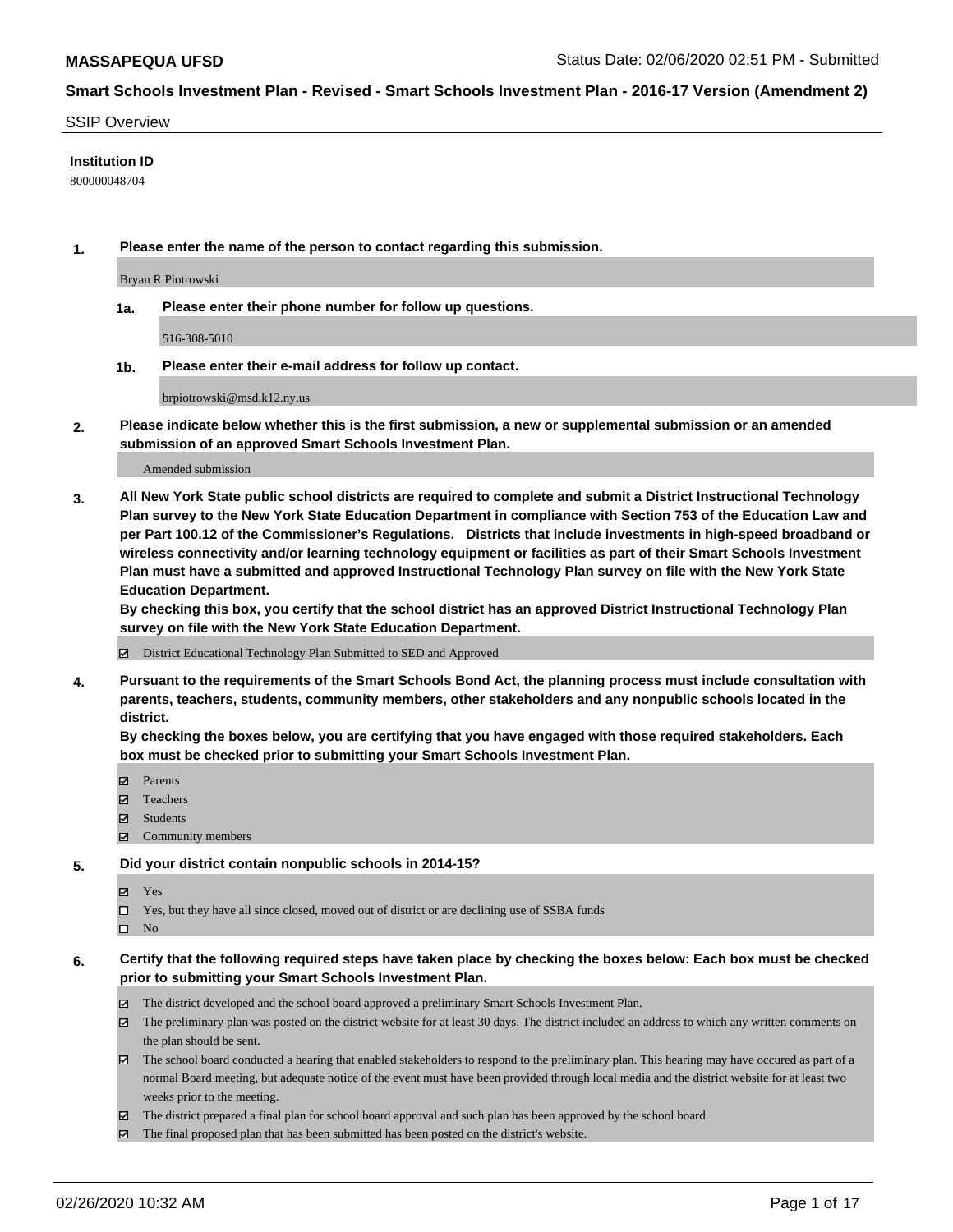SSIP Overview

**6a. Please upload the proposed Smart Schools Investment Plan (SSIP) that was posted on the district's website, along with any supporting materials. Note that this should be different than your recently submitted Educational Technology Survey. The Final SSIP, as approved by the School Board, should also be posted on the website and remain there during the course of the projects contained therein.**

SSIP.pdf

**6b. Enter the webpage address where the final Smart Schools Investment Plan is posted. The Plan should remain posted for the life of the included projects.**

https://www.msd.k12.ny.us/site/Default.aspx?PageID=156

**7. Please enter an estimate of the total number of students and staff that will benefit from this Smart Schools Investment Plan based on the cumulative projects submitted to date.**

8,000

**8. An LEA/School District may partner with one or more other LEA/School Districts to form a consortium to pool Smart Schools Bond Act funds for a project that meets all other Smart School Bond Act requirements. Each school district participating in the consortium will need to file an approved Smart Schools Investment Plan for the project and submit a signed Memorandum of Understanding that sets forth the details of the consortium including the roles of each respective district.**

 $\Box$  The district plans to participate in a consortium to partner with other school district(s) to implement a Smart Schools project.

### **9. Please enter the name and 6-digit SED Code for each LEA/School District participating in the Consortium.**

| Partner LEA/District | <b>ISED BEDS Code</b> |
|----------------------|-----------------------|
| (No Response)        | (No Response)         |

### **10. Please upload a signed Memorandum of Understanding with all of the participating Consortium partners.**

(No Response)

**11. Your district's Smart Schools Bond Act Allocation is:**

\$2,650,127

#### **12. Final 2014-15 BEDS Enrollment to calculate Nonpublic Sharing Requirement**

|            | Public Enrollment | Nonpublic Enrollment | Total Enrollment | l Nonpublic Percentage |
|------------|-------------------|----------------------|------------------|------------------------|
| Enrollment | 7,239             | 526                  | 765.00           | $\sim$ $\rightarrow$   |

**13. This table compares each category budget total, as entered in that category's page, to the total expenditures listed in the category's expenditure table. Any discrepancies between the two must be resolved before submission.**

|                                          | Sub-Allocations | <b>Expenditure Totals</b> | Difference |
|------------------------------------------|-----------------|---------------------------|------------|
| <b>School Connectivity</b>               | $-1,573,968.00$ | $-1,573,968.00$           | 0.00       |
| Connectivity Projects for<br>Communities | 0.00            | 0.00                      | 0.00       |
| Classroom Technology                     | 1,876,073.00    | 1,876,073.00              | 0.00       |
| Pre-Kindergarten Classrooms              | 0.00            | 0.00                      | 0.00       |
| Replace Transportable<br>Classrooms      | 0.00            | 0.00                      | 0.00       |
| <b>High-Tech Security Features</b>       | 0.00            | 0.00                      | 0.00       |
| Nonpublic Loan                           | 28,941.18       | 28,941.18                 | $-0.00$    |
| Totals:                                  |                 |                           |            |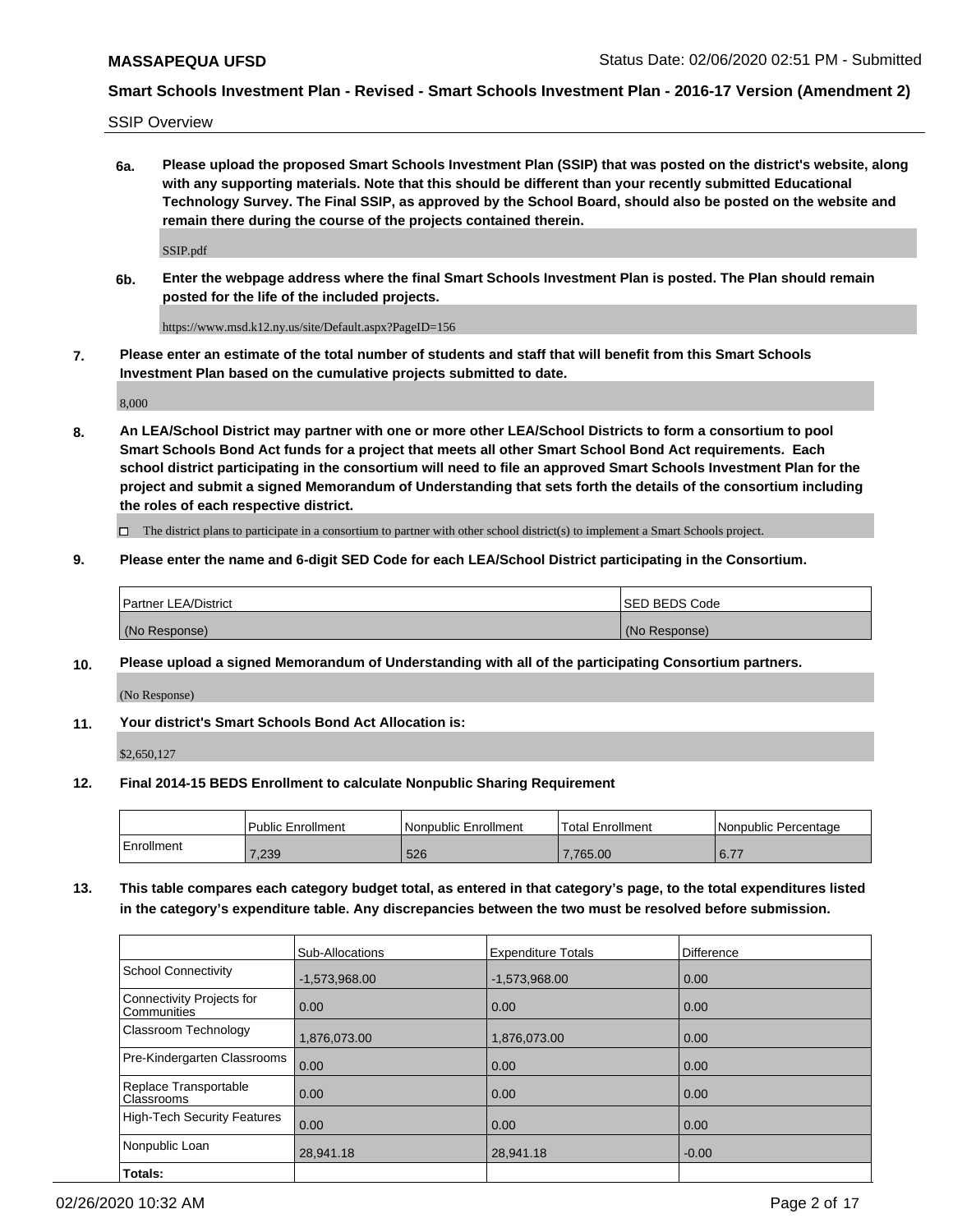SSIP Overview

| 331,046         | 331,046                   |            |
|-----------------|---------------------------|------------|
| Sub-Allocations | <b>Expenditure Totals</b> | Difference |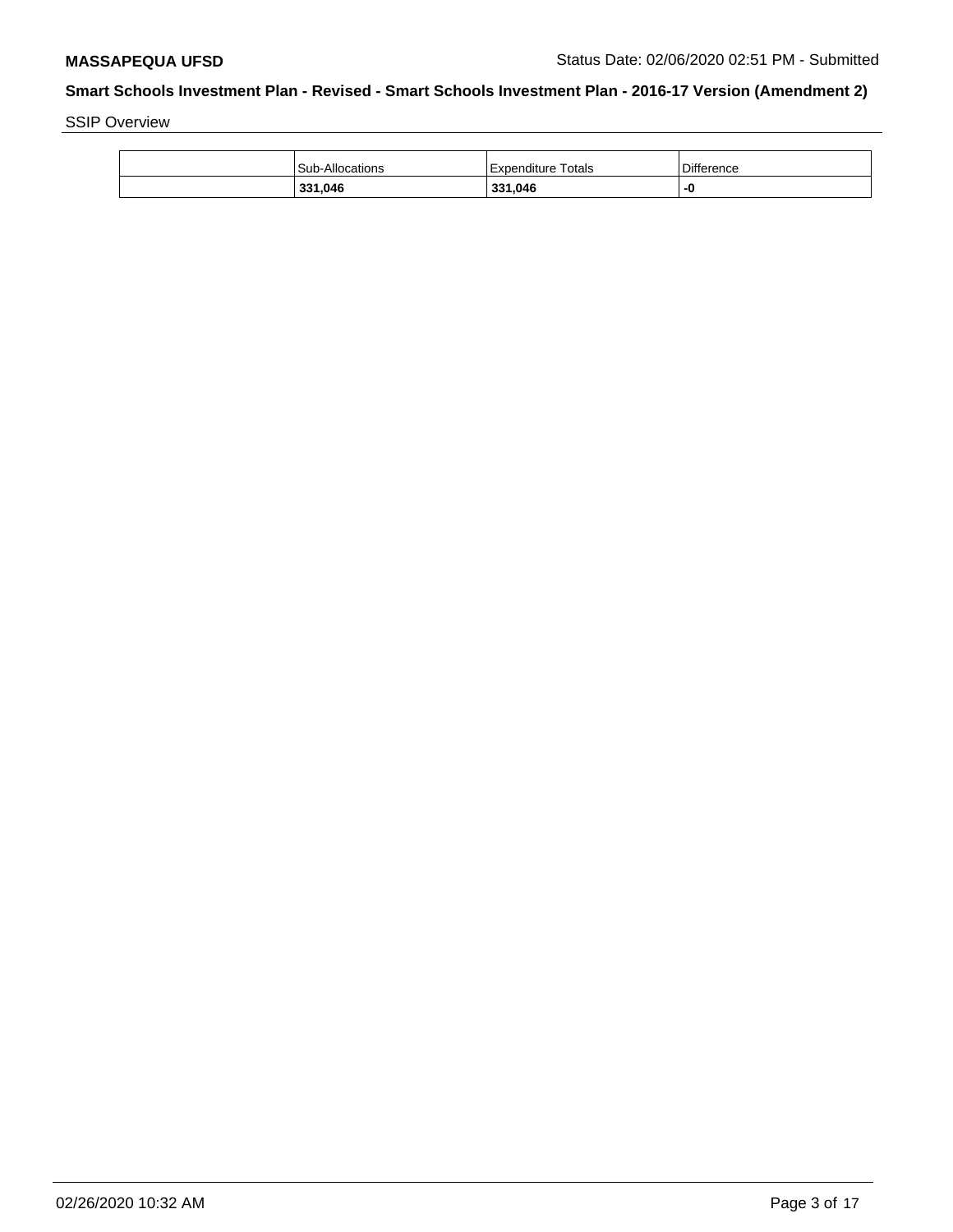School Connectivity

- **1. In order for students and faculty to receive the maximum benefit from the technology made available under the Smart Schools Bond Act, their school buildings must possess sufficient connectivity infrastructure to ensure that devices can be used during the school day. Smart Schools Investment Plans must demonstrate that:**
	- **• sufficient infrastructure that meets the Federal Communications Commission's 100 Mbps per 1,000 students standard currently exists in the buildings where new devices will be deployed, or**
	- **• is a planned use of a portion of Smart Schools Bond Act funds, or**
	- **• is under development through another funding source.**

**Smart Schools Bond Act funds used for technology infrastructure or classroom technology investments must increase the number of school buildings that meet or exceed the minimum speed standard of 100 Mbps per 1,000 students and staff within 12 months. This standard may be met on either a contracted 24/7 firm service or a "burstable" capability. If the standard is met under the burstable criteria, it must be:**

**1. Specifically codified in a service contract with a provider, and**

**2. Guaranteed to be available to all students and devices as needed, particularly during periods of high demand, such as computer-based testing (CBT) periods.**

**Please describe how your district already meets or is planning to meet this standard within 12 months of plan submission.**

(No Response)

**1a. If a district believes that it will be impossible to meet this standard within 12 months, it may apply for a waiver of this requirement, as described on the Smart Schools website. The waiver must be filed and approved by SED prior to submitting this survey.**

 $\Box$  By checking this box, you are certifying that the school district has an approved waiver of this requirement on file with the New York State Education Department.

**2. Connectivity Speed Calculator (Required). If the district currently meets the required speed, enter "Currently Met" in the last box: Expected Date When Required Speed Will be Met.**

|                  | l Number of     | Required Speed | Current Speed in | Expected Speed  | Expected Date                        |
|------------------|-----------------|----------------|------------------|-----------------|--------------------------------------|
|                  | <b>Students</b> | lin Mbps       | l Mbps           | Ito be Attained | When Required                        |
|                  |                 |                |                  |                 | Within 12 Months   Speed Will be Met |
| Calculated Speed | (No Response)   | 0.00           | (No Response)    | l (No Response) | (No Response)                        |

### **3. Describe how you intend to use Smart Schools Bond Act funds for high-speed broadband and/or wireless connectivity projects in school buildings.**

We used the Smart Schools Bond Act funds for a wireless connectivity project in our school buildings as stated in our original approved Smart Schools Investment Plan. We did not need the funds for high-speed broadband connectivity after being funded by e-Rate.

- Original Plan: The existing wireless infrastructure in our elementary buildings provides only "basic" coverage that will not be able to support our growing initiatives that make use of mobile technologies. As such, we will build out the wireless infrastructure in each of our elementary buildings to provide density coverage.
- Completed: This has been funded and completed as part of our original Smart Schools Investment Plan with the allocated Smart Schools Bond Act funds.
- Original Plan: Replace existing 1GB network switch with infrastructure at the end of its useful life with newer, faster 10Gb Power-Over-Ethernet (POE) model switches. This will be done District-wide, and will also include some closet upgrades.
- Amendment: This work was funded and completed with e-Rate. We do not need the allocated Smart Schools Bond Act funds.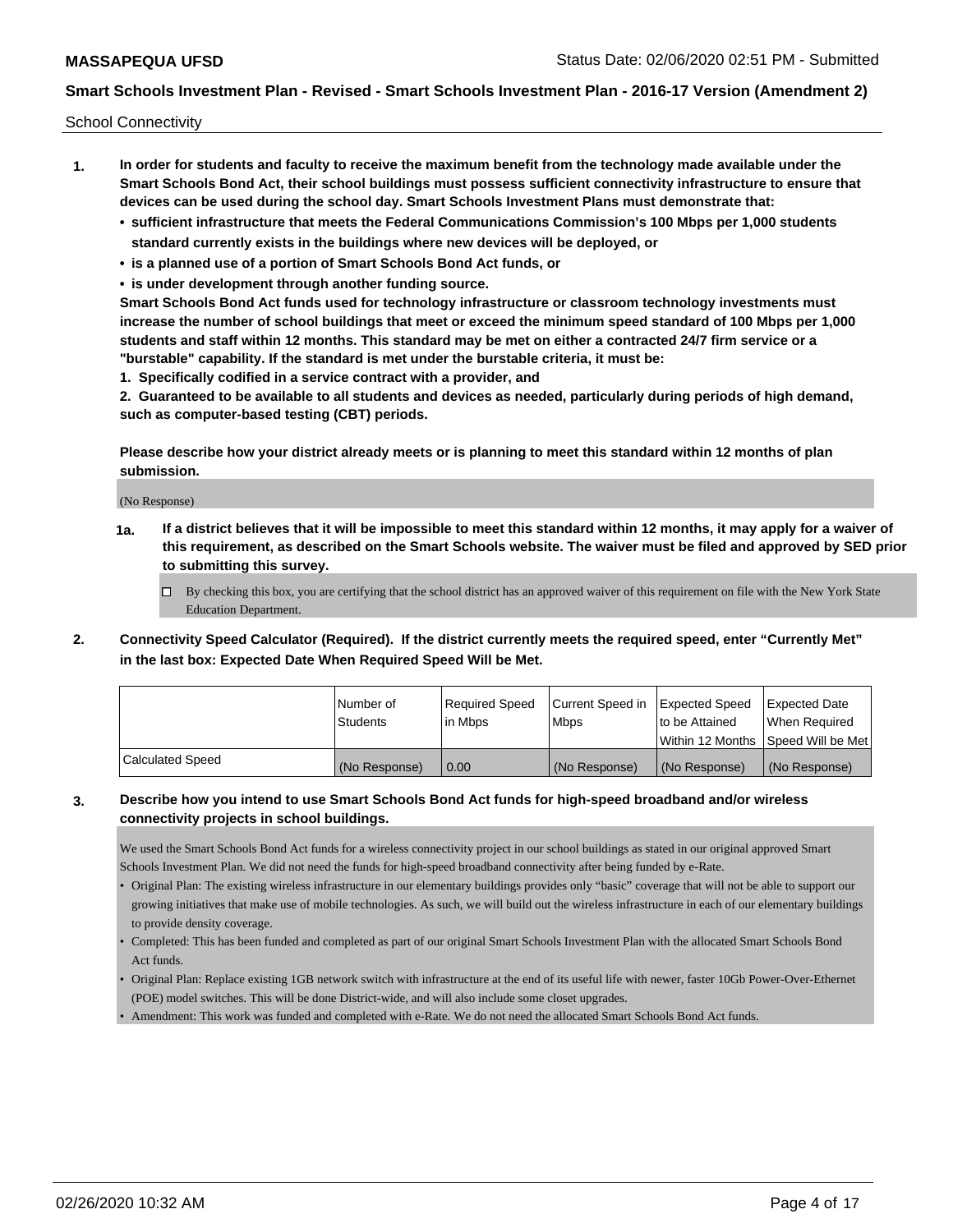School Connectivity

**4. Describe the linkage between the district's District Instructional Technology Plan and how the proposed projects will improve teaching and learning. (There should be a link between your response to this question and your responses to Question 1 in Section IV - NYSED Initiatives Alignment: "Explain how the district use of instructional technology will serve as a part of a comprehensive and sustained effort to support rigorous academic standards attainment and performance improvement for students."** 

**Your answer should also align with your answers to the questions in Section II - Strategic Technology Planning and the associated Action Steps in Section III - Action Plan.)**

(No Response)

**5. If the district wishes to have students and staff access the Internet from wireless devices within the school building, or in close proximity to it, it must first ensure that it has a robust Wi-Fi network in place that has sufficient bandwidth to meet user demand.**

**Please describe how you have quantified this demand and how you plan to meet this demand.**

(No Response)

**6. Smart Schools plans with any expenditures in the School Connectivity category require a project number from the Office of Facilities Planning. Districts must submit an SSBA LOI and receive project numbers prior to submitting the SSIP. As indicated on the LOI, some projects may be eligible for a streamlined review and will not require a building permit.**

**Please indicate on a separate row each project number given to you by the Office of Facilities Planning.**

| <b>Project Number</b> |  |
|-----------------------|--|
| 28-05-23-03-7-999-007 |  |

**7. Certain high-tech security and connectivity infrastructure projects may be eligible for an expedited review process as determined by the Office of Facilities Planning.**

**Was your project deemed eligible for streamlined review?** No

**8. Include the name and license number of the architect or engineer of record.**

| <b>Name</b>    | License Number |
|----------------|----------------|
| Joseph L. Mile | 2877           |

**9. Public Expenditures – Loanable (Counts toward the nonpublic loan calculation)**

| Select the allowable expenditure type.      | <b>PUBLIC</b> Items to be | Quantity             | Cost Per Item    | <b>Total Cost</b> |
|---------------------------------------------|---------------------------|----------------------|------------------|-------------------|
| Repeat to add another item under each type. | l Purchased               |                      |                  |                   |
| (No Response)                               | (No Response)             | l (No<br>l Response) | (No<br>Response) | $\overline{0.00}$ |
|                                             |                           |                      | 0.00             |                   |

**10. Public Expenditures – Non-Loanable (Does not count toward nonpublic loan calculation)**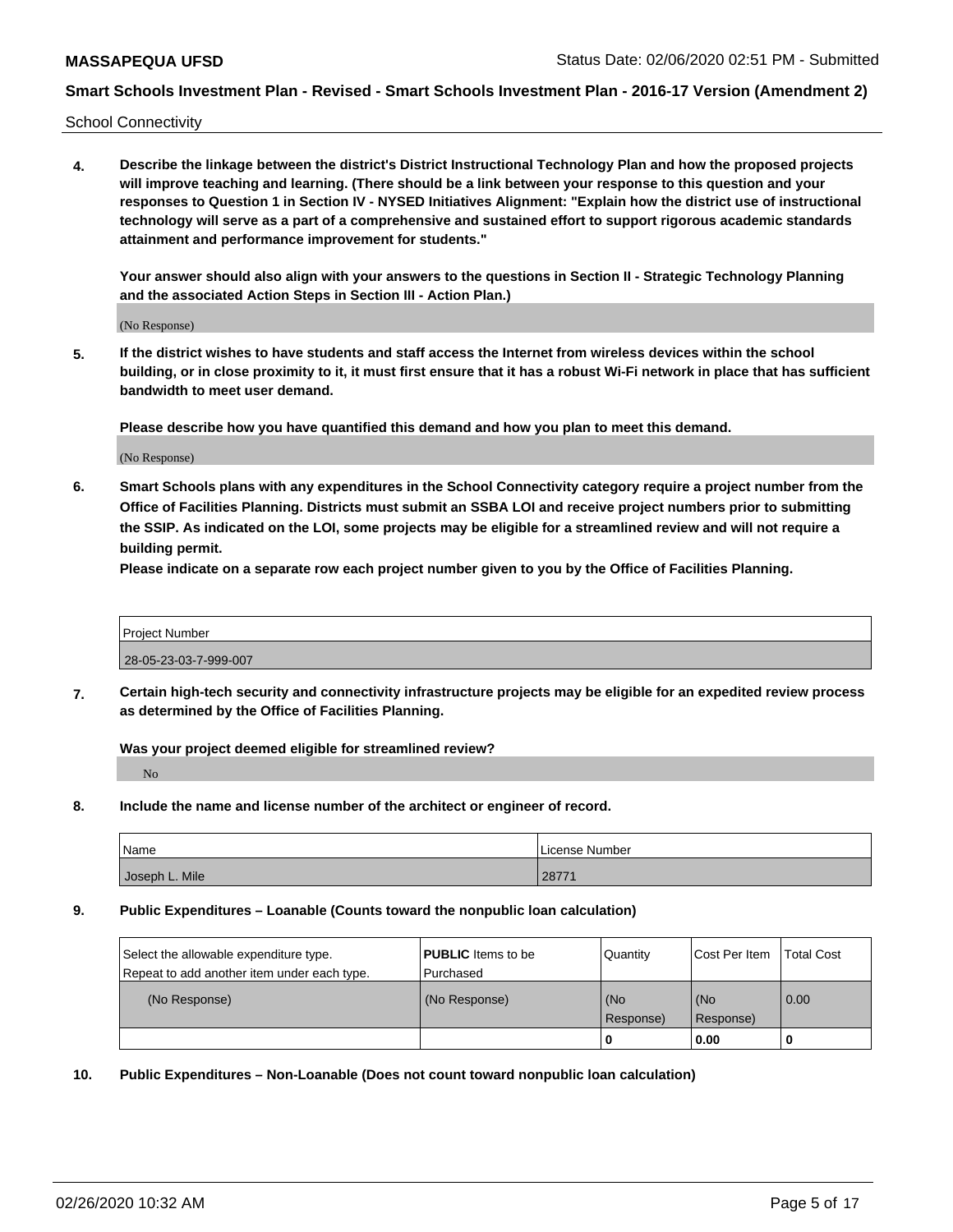School Connectivity

| Select the allowable expenditure<br>type. | <b>PUBLIC</b> Items to be purchased                           | Quantity | Cost per Item | <b>Total Cost</b> |
|-------------------------------------------|---------------------------------------------------------------|----------|---------------|-------------------|
| Repeat to add another item under          |                                                               |          |               |                   |
| each type.                                |                                                               |          |               |                   |
| <b>Connections/Components</b>             | uninterruptible power supplies 3000VA<br>(Remove - Amendment) | $-40$    | 2,153.00      | $-86,120.00$      |
| Connections/Components                    | uninterruptible power supplies 5000VA<br>(Remove - Amendment) | $-10$    | 5.711.00      | $-57,110.00$      |
| <b>Connections/Components</b>             | 10GB Switches (Remove -<br>Amendment)                         | $-136$   | 7.233.00      | -983.688.00       |
| <b>Professional Services</b>              | switch configuration/installation<br>(Remove - Amendment)     | $-1$     | 198,886.00    | -198,886.00       |
| <b>Other Upfront Costs</b>                | assorted cables/mounts/supplies<br>(Update - Amendment)       |          | $-55,438.00$  | $-55,438.00$      |
| Connections/Components                    | 10GE network modules (Remove -<br>Amendment)                  | $-136$   | 1.411.00      | -191,896.00       |
| Connections/Components                    | wall mount rack enclosures (Remove -<br>Amendment)            | $-2$     | 415.00        | $-830.00$         |
|                                           |                                                               | $-324$   | 160,371.00    | $-1,573,968$      |

### **11. Final 2014-15 BEDS Enrollment to calculate Nonpublic Sharing Requirement (no changes allowed.)**

|            | <b>Public Enrollment</b> | Nonpublic Enrollment | Total Enrollment | l Nonpublic Percentage |
|------------|--------------------------|----------------------|------------------|------------------------|
| Enrollment | 7,239                    | 526                  | .765.00          | $C = 77$<br>$-0.1$ .   |

### **12. Total Public Budget - Loanable (Counts toward the nonpublic loan calculation)**

|                                                 | Public Allocations | <b>Estimated Nonpublic Loan</b><br>Amount | <b>Estimated Total Sub-Allocations</b> |
|-------------------------------------------------|--------------------|-------------------------------------------|----------------------------------------|
| Network/Access Costs                            | (No Response)      | 0.00                                      | 0.00                                   |
| School Internal Connections and  <br>Components | (No Response)      | 0.00                                      | 0.00                                   |
| Other                                           | (No Response)      | 0.00                                      | 0.00                                   |
| Totals:                                         | 0.00               | U                                         | υ                                      |

# **13. Total Public Budget – Non-Loanable (Does not count toward the nonpublic loan calculation)**

|                                            | Sub-            |
|--------------------------------------------|-----------------|
|                                            | Allocation      |
| Network/Access Costs                       | 0.00            |
| <b>Outside Plant Costs</b>                 | 0.00            |
| School Internal Connections and Components | $-1,319,644.00$ |
| Professional Services                      | $-198,886.00$   |
| Testing                                    | 0.00            |
| <b>Other Upfront Costs</b>                 | $-55,438.00$    |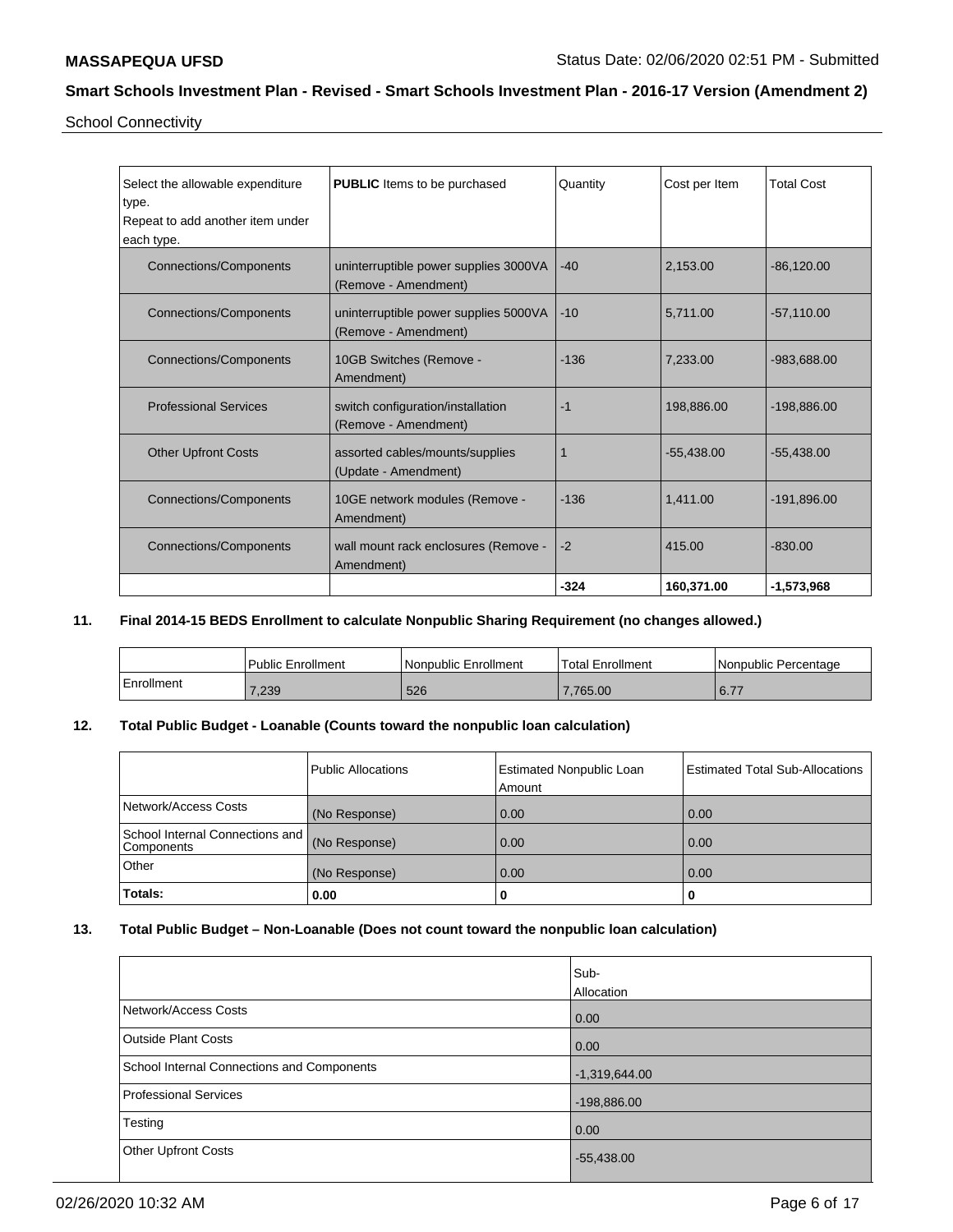School Connectivity

|                    | Sub-<br>Allocation |
|--------------------|--------------------|
| <b>Other Costs</b> | 0.00               |
| Totals:            | $-1,573,968.00$    |

# **14. School Connectivity Totals**

|                          | Total Sub-Allocations |
|--------------------------|-----------------------|
| Total Loanable Items     | 0.00                  |
| Total Non-Ioanable Items | $-1,573,968.00$       |
| <b>Totals:</b>           | $ -1,573,968$         |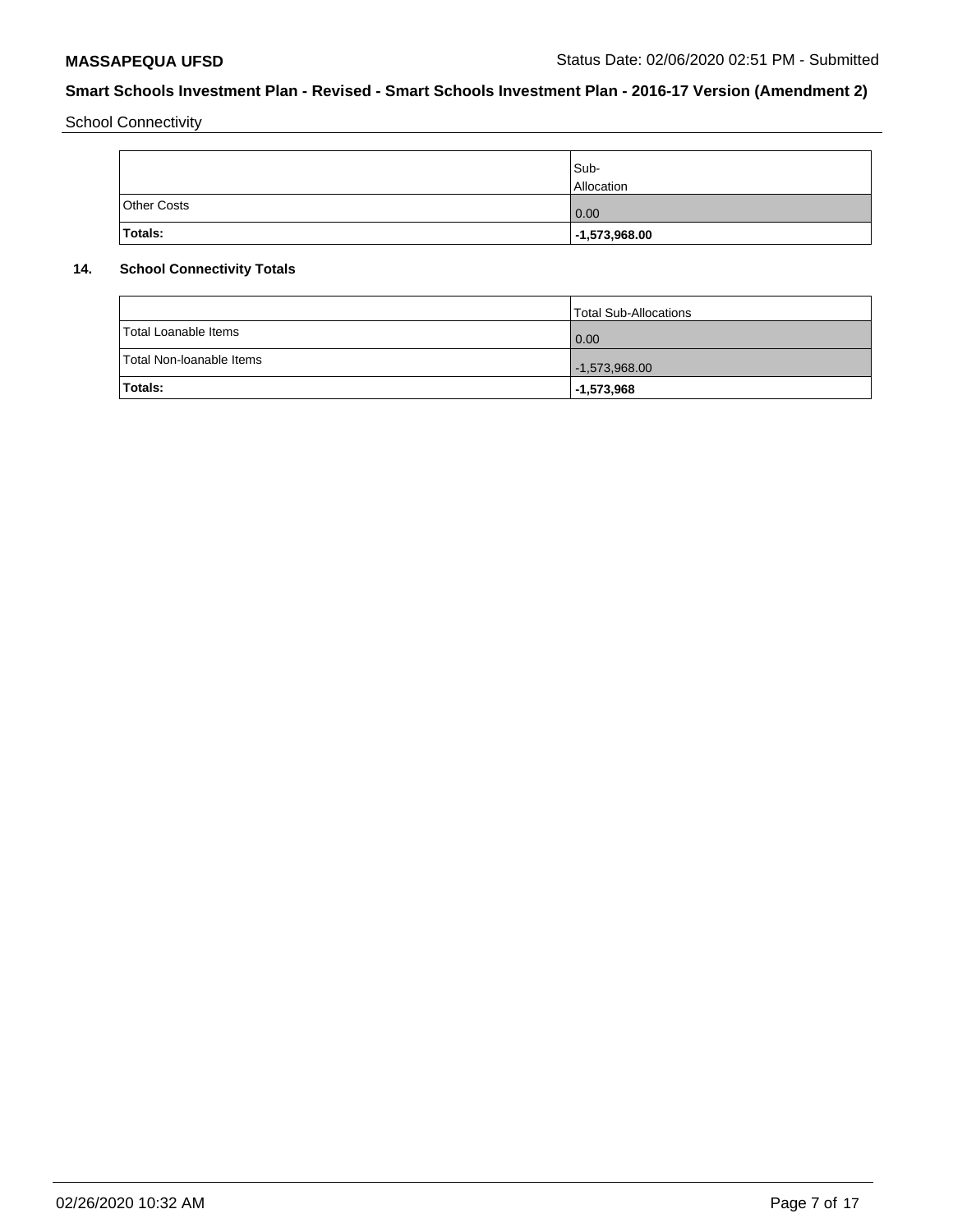Community Connectivity (Broadband and Wireless)

**1. Describe how you intend to use Smart Schools Bond Act funds for high-speed broadband and/or wireless connectivity projects in the community.**

(No Response)

**2. Please describe how the proposed project(s) will promote student achievement and increase student and/or staff access to the Internet in a manner that enhances student learning and/or instruction outside of the school day and/or school building.**

(No Response)

**3. Community connectivity projects must comply with all the necessary local building codes and regulations (building and related permits are not required prior to plan submission).**

 $\Box$  I certify that we will comply with all the necessary local building codes and regulations.

**4. Please describe the physical location of the proposed investment.**

(No Response)

**5. Please provide the initial list of partners participating in the Community Connectivity Broadband Project, along with their Federal Tax Identification (Employer Identification) number.**

| <b>Project Partners</b> | l Federal ID # |
|-------------------------|----------------|
| (No Response)           | (No Response)  |

**6. Please detail the type, quantity, per unit cost and total cost of the eligible items under each sub-category.**

| Select the allowable expenditure | Item to be purchased | Quantity      | Cost per Item | <b>Total Cost</b> |
|----------------------------------|----------------------|---------------|---------------|-------------------|
| type.                            |                      |               |               |                   |
| Repeat to add another item under |                      |               |               |                   |
| each type.                       |                      |               |               |                   |
| (No Response)                    | (No Response)        | (No Response) | (No Response) | 0.00              |
|                                  |                      | U             | 0.00          |                   |

**7. If you are submitting an allocation for Community Connectivity, complete this table.**

**Note that the calculated Total at the bottom of the table must equal the Total allocation for this category that you entered in the SSIP Overview overall budget.**

|                                    | Sub-Allocation |
|------------------------------------|----------------|
| Network/Access Costs               | (No Response)  |
| Outside Plant Costs                | (No Response)  |
| <b>Tower Costs</b>                 | (No Response)  |
| <b>Customer Premises Equipment</b> | (No Response)  |
| <b>Professional Services</b>       | (No Response)  |
| Testing                            | (No Response)  |
| <b>Other Upfront Costs</b>         | (No Response)  |
| <b>Other Costs</b>                 | (No Response)  |
| Totals:                            | 0.00           |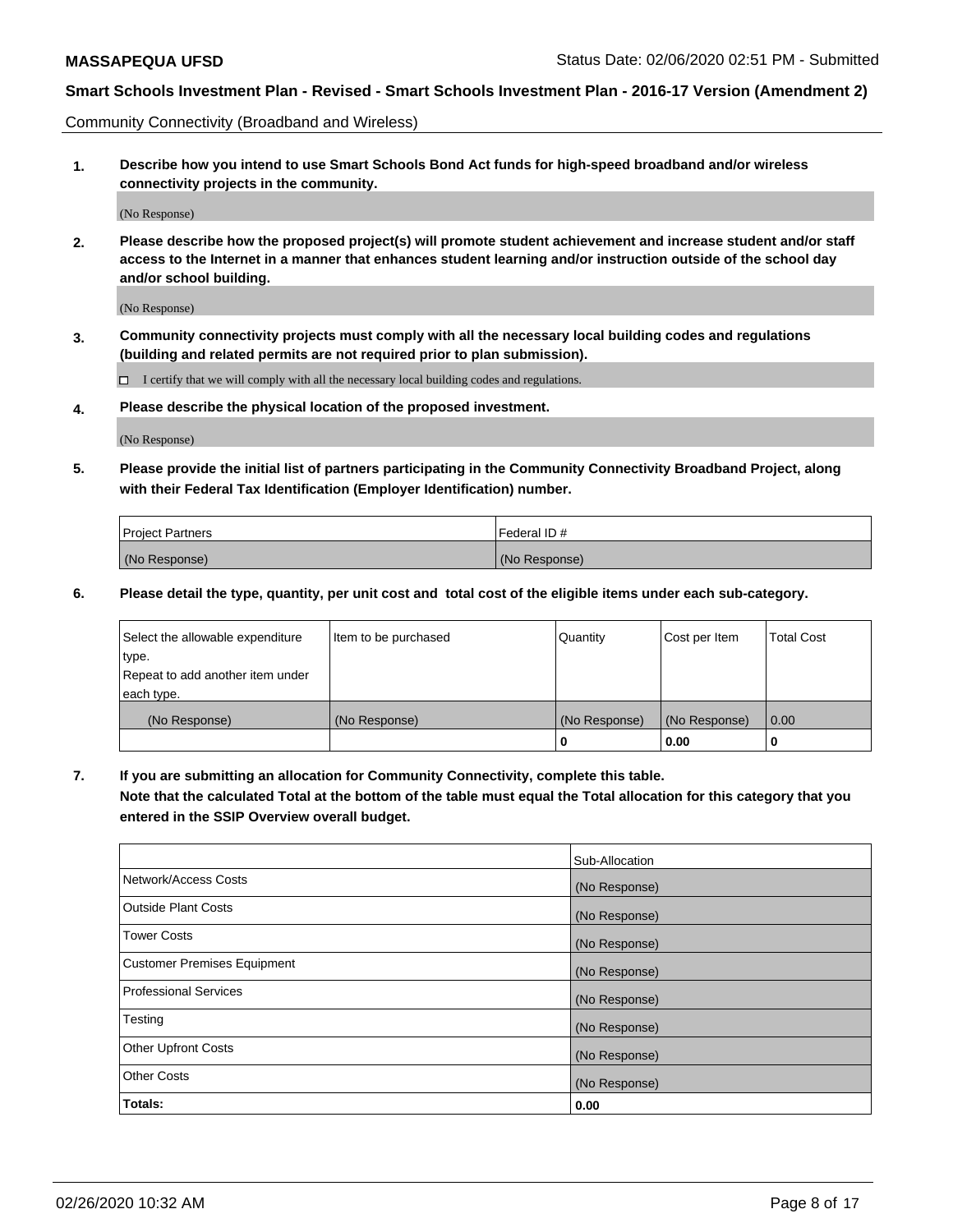### Classroom Learning Technology

**1. In order for students and faculty to receive the maximum benefit from the technology made available under the Smart Schools Bond Act, their school buildings must possess sufficient connectivity infrastructure to ensure that devices can be used during the school day. Smart Schools Investment Plans must demonstrate that sufficient infrastructure that meets the Federal Communications Commission's 100 Mbps per 1,000 students standard currently exists in the buildings where new devices will be deployed, or is a planned use of a portion of Smart Schools Bond Act funds, or is under development through another funding source. Smart Schools Bond Act funds used for technology infrastructure or classroom technology investments must increase the number of school buildings that meet or exceed the minimum speed standard of 100 Mbps per 1,000 students and staff within 12 months. This standard may be met on either a contracted 24/7 firm service or a "burstable" capability. If the standard is met under the burstable criteria, it must be:**

**1. Specifically codified in a service contract with a provider, and**

**2. Guaranteed to be available to all students and devices as needed, particularly during periods of high demand, such as computer-based testing (CBT) periods.**

**Please describe how your district already meets or is planning to meet this standard within 12 months of plan submission.**

The Massapequa UFSD currently contracts with Nassau BOCES to deploy two (2) separate 1000M Fiber Optic internet circuits from Lightpath.

- **1a. If a district believes that it will be impossible to meet this standard within 12 months, it may apply for a waiver of this requirement, as described on the Smart Schools website. The waiver must be filed and approved by SED prior to submitting this survey.**
	- By checking this box, you are certifying that the school district has an approved waiver of this requirement on file with the New York State Education Department.
- **2. Connectivity Speed Calculator (Required). If the district currently meets the required speed, enter "Currently Met" in the last box: Expected Date When Required Speed Will be Met.**

|                  | l Number of     | Required Speed | Current Speed in Expected Speed |                 | <b>Expected Date</b>                 |
|------------------|-----------------|----------------|---------------------------------|-----------------|--------------------------------------|
|                  | <b>Students</b> | lin Mbps       | <b>Mbps</b>                     | to be Attained  | When Required                        |
|                  |                 |                |                                 |                 | Within 12 Months 1Speed Will be Met1 |
| Calculated Speed | 6.800           | 680.00         | 1000                            | l (No Response) | <b>Currently Met</b>                 |

**3. If the district wishes to have students and staff access the Internet from wireless devices within the school building, or in close proximity to it, it must first ensure that it has a robust Wi-Fi network in place that has sufficient bandwidth to meet user demand.**

**Please describe how you have quantified this demand and how you plan to meet this demand.**

The Massapequa School District has met this demand by having two (2) 1000M internet circuits, three (3)wireless controllers, and approximately sixhundred-forty (640) wireless access points.

**4. All New York State public school districts are required to complete and submit an Instructional Technology Plan survey to the New York State Education Department in compliance with Section 753 of the Education Law and per Part 100.12 of the Commissioner's Regulations.**

**Districts that include educational technology purchases as part of their Smart Schools Investment Plan must have a submitted and approved Instructional Technology Plan survey on file with the New York State Education Department.**

 $\boxtimes$  By checking this box, you are certifying that the school district has an approved Instructional Technology Plan survey on file with the New York State Education Department.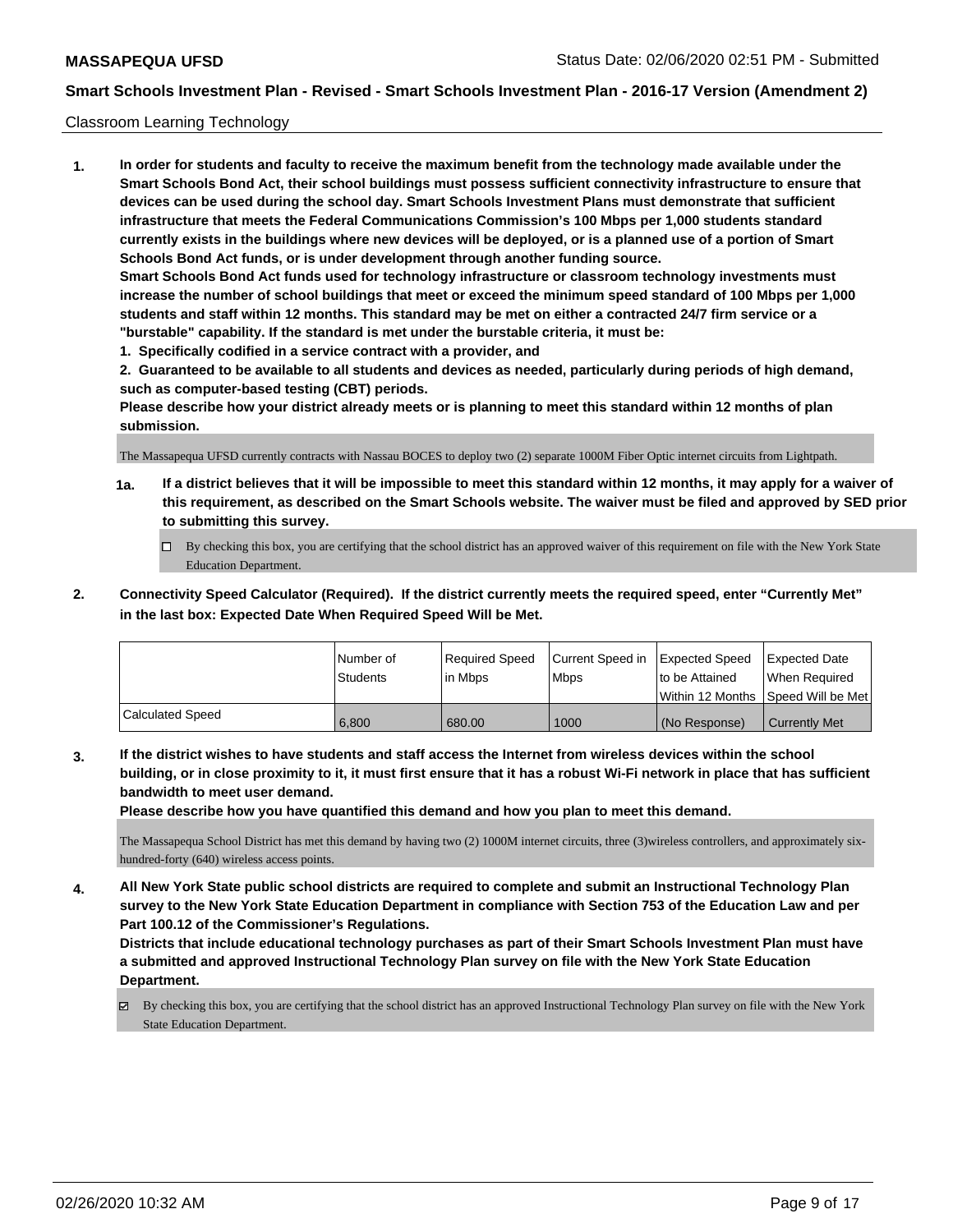#### Classroom Learning Technology

# **5. Describe the devices you intend to purchase and their compatibility with existing or planned platforms or systems. Specifically address the adequacy of each facility's electrical, HVAC and other infrastructure necessary to install and support the operation of the planned technology.**

The devices we intend to purchase for Classroom Learning Technology are interactive classroom displays. The displays are fully compatible with our existing platforms/systems and our instructional and learning platforms. The interactive displays will be mounted and connected to an existing networkeddesktop computer with Windows 10 and networked with an existing ethernet cable. Our facilities electrical, HVAC and other infrastructure are adequate to install and support the operation of the planned technology.The interactive displays link directly to our approved 2018-21 NYSED Instructional Technology Plan that will enhance teaching and learning.

#### **6. Describe how the proposed technology purchases will:**

- **> enhance differentiated instruction;**
- **> expand student learning inside and outside the classroom;**
- **> benefit students with disabilities and English language learners; and**
- **> contribute to the reduction of other learning gaps that have been identified within the district.**

**The expectation is that districts will place a priority on addressing the needs of students who struggle to succeed in a rigorous curriculum. Responses in this section should specifically address this concern and align with the district's Instructional Technology Plan (in particular Question 2 of E. Curriculum and Instruction: "Does the district's instructional technology plan address the needs of students with disabilities to ensure equitable access to instruction, materials and assessments?" and Question 3 of the same section: "Does the district's instructional technology plan address the provision of assistive technology specifically for students with disabilities to ensure access to and participation in the general curriculum?")**

**In addition, describe how the district ensures equitable access to instruction, materials and assessments and participation in the general curriculum for both SWD and English Language Learners/Multilingual Learners (ELL/MLL) students.**

The proposed technology purchase of interactive displays will enhance differentiated instruction and expand learning inside and outside the classroom. The interactive displays will benefit students with disabilities and English language learners. In addition, the interactive displays will contribute to the reduction of other learning gaps that have been identified within the district. The proposed technology closely aligns with the district s approved Instructional Technology Plan. More specifically, Goal 2 (Develop and support standards-based and student-centered learning through classroom technology to foster innovation, critical thinking, communication, collaboration, and creativity) and the NYSED Initiatives.

The proposed technology will enhance differentiated instruction by allowing teachers to use a variety of interactive assessment and evaluation tools to identify the individual needs of students. This includes the integration of digital assessment tools, including lesson assessments, online assessment resources, assessment apps and extensions, and the mirroring of student Chromebooks. Based on the results, teachers are able to provide appropriate instructional technology resources to support student achievement. This includes the creation and integration of digital lessons, including interactive lessons, online instructional resources, instructional apps and extensions, and digitally formatted documents.

The proposed technology will expand learning inside and outside the classroom by allowing teachers to integrate various digital resources to foster student-centered learning experiences for all students. The use of interactive displays will enhance creativity, collaboration, communication, and critical thinking. Teachers will have the ability to connect the learning in their classrooms to home through our learning management system and student Chromebooks.

The proposed technology will benefit students with disabilities and English language learners by allowing teachers to create differentiated lessons and provide instruction with additional ways for students to access content, including the use of video, audio, and visuals to supplement verbal or written instruction or content. After, teachers will have the ability to make these lessons available through our learning management system. The proposed technology also has digital apps and extensions to support the comprehension of written and verbal language, including text to speech, language dictionaries, and language translation. In addition, the interactive displays increase options for students to display knowledge and skill through the creation of a recording on their Chromebooks and display of the product on the interactive displays. Student learning is also supported through learning games and a variety of other interactive software to supplement instruction.

The proposed technology will contribute to the reduction of other learning gaps that have been identified within the district by providing teachers with a platform to create differentiated interactive lessons that align to standards, motivate students, use formative assessments to adapt lessons, and supplement student learning with a variety of online assessment and instructional resources.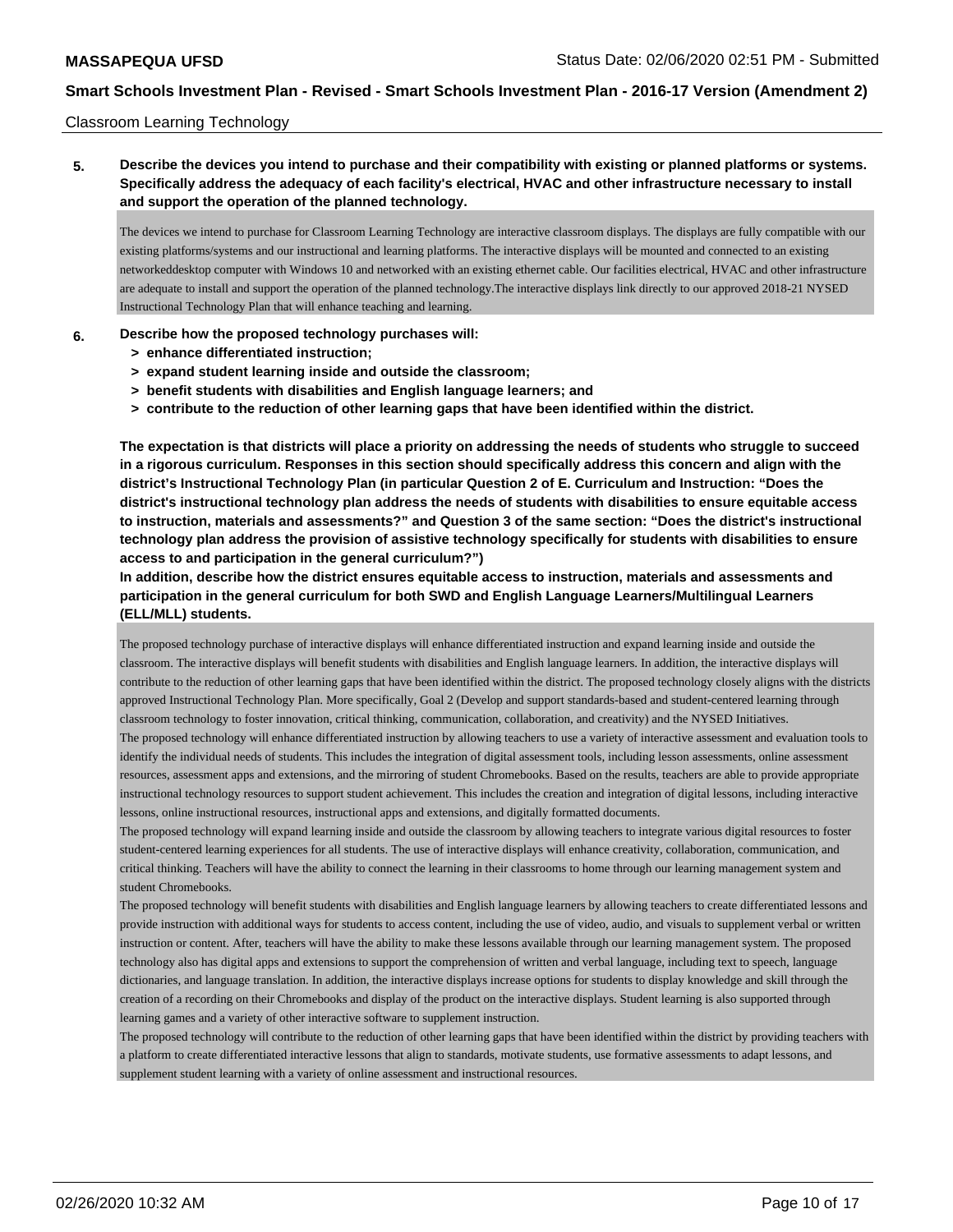### Classroom Learning Technology

**7. Where appropriate, describe how the proposed technology purchases will enhance ongoing communication with parents and other stakeholders and help the district facilitate technology-based regional partnerships, including distance learning and other efforts.**

The proposed technology purchase of interactive displays will enhance ongoing communication with parents and other stakeholders and will help the district facilitate technology-based regional partnerships, including distance learning and other efforts. Teachers will be able to create instructional lessons with supplemental resources in the classroom and provide students and parents access on our learning management system. The proposed technology will support ongoing communication with all stakeholders by allowing schools, teachers, and students to access digital information on a global network. Teachers and students can engage in distance learning through a variety of online resources, including communication and virtual apps, video conferences, webinars, and webcasts.

**8. Describe the district's plan to provide professional development to ensure that administrators, teachers and staff can employ the technology purchased to enhance instruction successfully.**

**Note: This response should be aligned and expanded upon in accordance with your district's response to Question 1 of F. Professional Development of your Instructional Technology Plan: "Please provide a summary of professional development offered to teachers and staff, for the time period covered by this plan, to support technology to enhance teaching and learning. Please include topics, audience and method of delivery within your summary."**

The district has a plan to provide professional development to ensure that administrators, teachers and staff can employ the technology purchased to enhance instruction successfully. This plan closely aligns with the districts approved Instructional Technology Plan. More specifically, Goal 3 (Design and implement ongoing and relevant professional learning opportunities to explore, apply, and reflect on best practices utilizing instructional technology) and NYSED Strategic Technology Planning. The professional development for the proposed technology, interactive displays, will be provided through: Interactive display staff developers, 1:1 coaching, small group instruction, teacher cohorts, turnkey training, online/asynchronous training through screencasts and self-paced modules, lesson planning and modeling instruction, inter-classroom visitations, after school mandatory hours, in-service credits, CTLE professional development hours.

Professional Development will include, but is not limited to: Getting Started with an Interactive Display (Basic Display Features), Interactive Display Level 1 (Display Features, Learning/Assessment Apps), Interactive Display Level 2 (Differentiated Lesson/Assessment Integration), Interactive Display Level 3 (Differentiated Lesson/Assessment Creation), Interactive Display Level 4 Connecting Interactive Display to 21st Century Student Learning (Learning Management System and Chromebooks), Using the Interactive Display to Support All Learners (Learning Apps and Extensions, Using Video/Audio/Visuals), Interactive Display and Distance Learning (Communication and Virtual Apps/Resources, Video conferences, Webinars/Webcasts)

**9. Districts must contact one of the SUNY/CUNY teacher preparation programs listed on the document on the left side of the page that supplies the largest number of the district's new teachers to request advice on innovative uses and best practices at the intersection of pedagogy and educational technology.**

By checking this box, you certify that you have contacted the SUNY/CUNY teacher preparation program that supplies the largest number of your new teachers to request advice on these issues.

#### **9a. Please enter the name of the SUNY or CUNY Institution that you contacted.**

SUNY Old Wesbury

**9b. Enter the primary Institution phone number.**

516-876-3000

**9c. Enter the name of the contact person with whom you consulted and/or will be collaborating with on innovative uses of technology and best practices.**

Dr. Nancy Brown and Dr. Maria Bustamante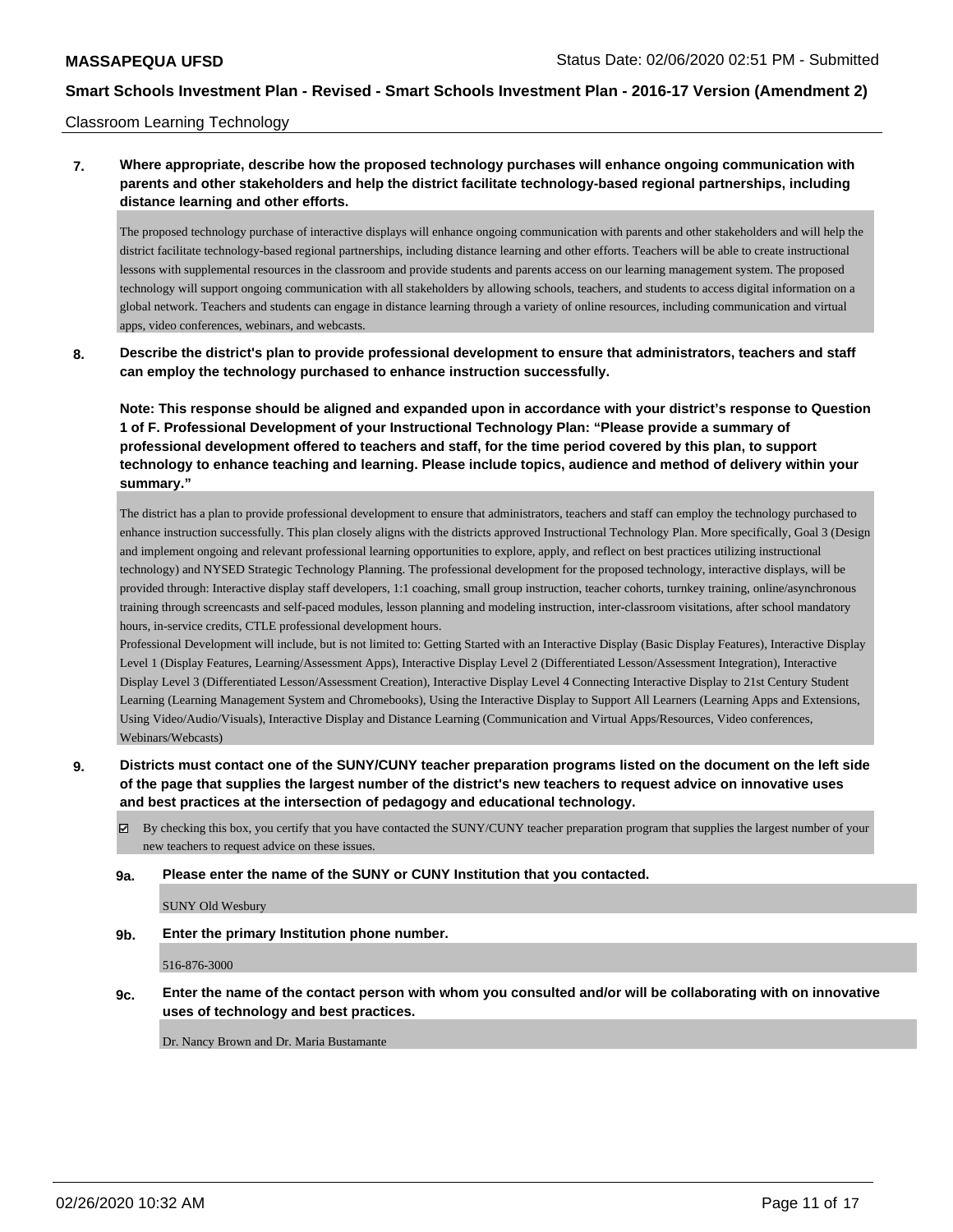#### Classroom Learning Technology

**10. To ensure the sustainability of technology purchases made with Smart Schools funds, districts must demonstrate a long-term plan to maintain and replace technology purchases supported by Smart Schools Bond Act funds. This sustainability plan shall demonstrate a district's capacity to support recurring costs of use that are ineligible for Smart Schools Bond Act funding such as device maintenance, technical support, Internet and wireless fees, maintenance of hotspots, staff professional development, building maintenance and the replacement of incidental items. Further, such a sustainability plan shall include a long-term plan for the replacement of purchased devices and equipment at the end of their useful life with other funding sources.**

 $\boxtimes$  By checking this box, you certify that the district has a sustainability plan as described above.

**11. Districts must ensure that devices purchased with Smart Schools Bond funds will be distributed, prepared for use, maintained and supported appropriately. Districts must maintain detailed device inventories in accordance with generally accepted accounting principles.**

By checking this box, you certify that the district has a distribution and inventory management plan and system in place.

**12. Please detail the type, quantity, per unit cost and total cost of the eligible items under each sub-category.**

| Select the allowable expenditure | Iltem to be Purchased                  | Quantity | Cost per Item | <b>Total Cost</b> |
|----------------------------------|----------------------------------------|----------|---------------|-------------------|
| type.                            |                                        |          |               |                   |
| Repeat to add another item under |                                        |          |               |                   |
| each type.                       |                                        |          |               |                   |
| Interactive Whiteboards          | <b>Promethean Interactive Displays</b> | 402      | 3,700.00      | 1,487,400.00      |
| <b>Other Costs</b>               | Assorted Cables - HDMI and USB         |          | 4,763.00      | 4,763.00          |
| <b>Other Costs</b>               | Promethean Height Adjustable Wall      | 402      | 955.00        | 383,910.00        |
|                                  | <b>Mounts</b>                          |          |               |                   |
|                                  |                                        | 805      | 9,418.00      | 1,876,073         |

#### **13. Final 2014-15 BEDS Enrollment to calculate Nonpublic Sharing Requirement (no changes allowed.)**

|            | l Public Enrollment | l Nonpublic Enrollment | <b>Total Enrollment</b> | <i>Nonpublic</i><br><b>Percentage</b> |
|------------|---------------------|------------------------|-------------------------|---------------------------------------|
| Enrollment | 7,239               | 526                    | 7.765.00                | 6.77                                  |

#### **14. If you are submitting an allocation for Classroom Learning Technology complete this table.**

|                         | Public School Sub-Allocation | <b>Estimated Nonpublic Loan</b><br>Amount | <b>Estimated Total Public and</b><br>Nonpublic Sub-Allocation |
|-------------------------|------------------------------|-------------------------------------------|---------------------------------------------------------------|
|                         |                              | (Based on Percentage Above)               |                                                               |
| Interactive Whiteboards | 1,487,400.00                 | 22.945.33                                 | 1,510,345.33                                                  |
| Computer Servers        | 0.00                         | 0.00                                      | 0.00                                                          |
| Desktop Computers       | 0.00                         | 0.00                                      | 0.00                                                          |
| <b>Laptop Computers</b> | 0.00                         | 0.00                                      | 0.00                                                          |
| <b>Tablet Computers</b> | 0.00                         | 0.00                                      | 0.00                                                          |
| <b>Other Costs</b>      | 388,673.00                   | 5,995.85                                  | 394,668.85                                                    |
| Totals:                 | 1,876,073.00                 | 28,941                                    | 1,905,014                                                     |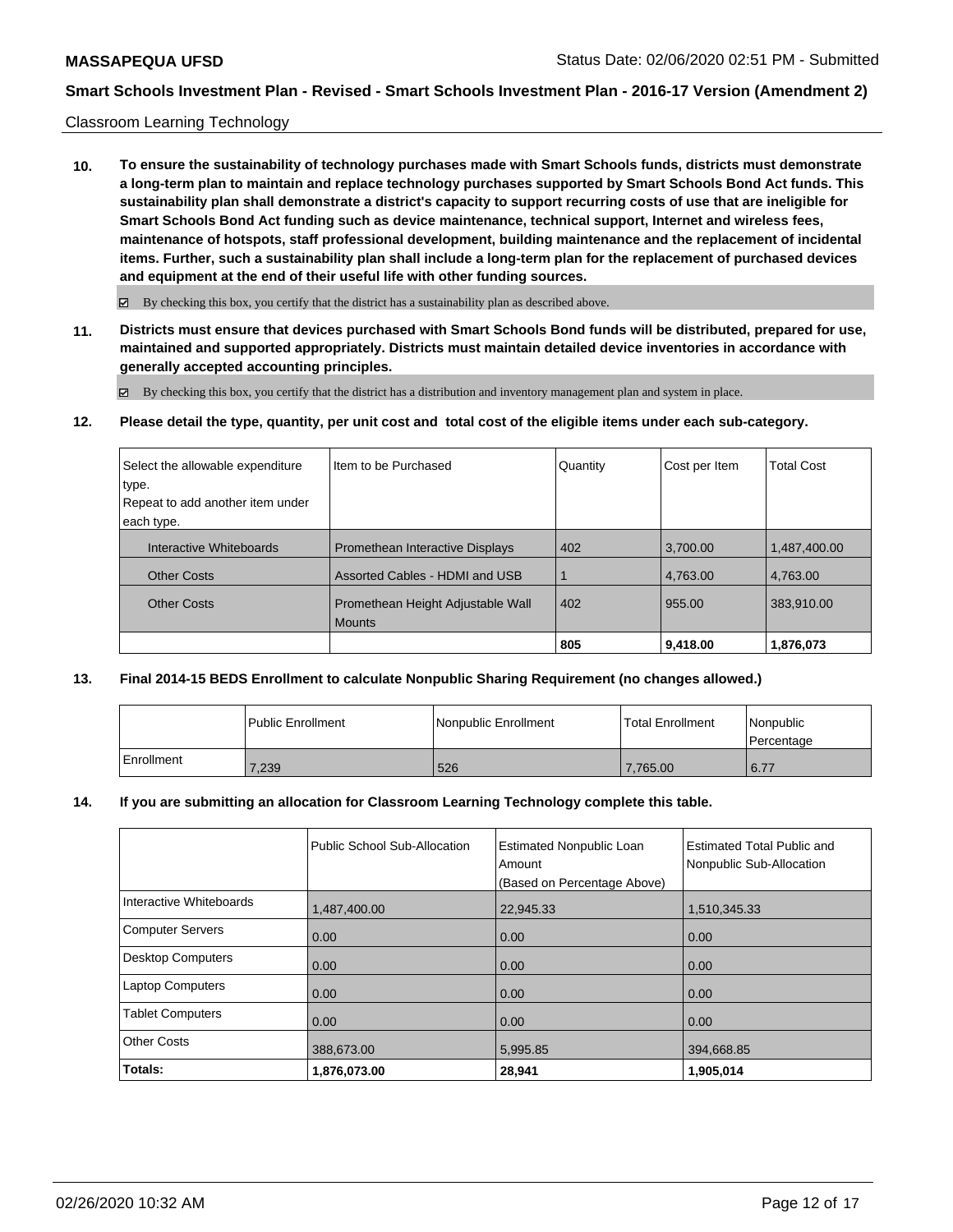#### Pre-Kindergarten Classrooms

**1. Provide information regarding how and where the district is currently serving pre-kindergarten students and justify the need for additional space with enrollment projections over 3 years.**

(No Response)

- **2. Describe the district's plan to construct, enhance or modernize education facilities to accommodate prekindergarten programs. Such plans must include:**
	- **Specific descriptions of what the district intends to do to each space;**
	- **An affirmation that new pre-kindergarten classrooms will contain a minimum of 900 square feet per classroom;**
	- **The number of classrooms involved;**
	- **The approximate construction costs per classroom; and**
	- **Confirmation that the space is district-owned or has a long-term lease that exceeds the probable useful life of the improvements.**

(No Response)

**3. Smart Schools Bond Act funds may only be used for capital construction costs. Describe the type and amount of additional funds that will be required to support ineligible ongoing costs (e.g. instruction, supplies) associated with any additional pre-kindergarten classrooms that the district plans to add.**

(No Response)

**4. All plans and specifications for the erection, repair, enlargement or remodeling of school buildings in any public school district in the State must be reviewed and approved by the Commissioner. Districts that plan capital projects using their Smart Schools Bond Act funds will undergo a Preliminary Review Process by the Office of Facilities Planning.**

**Please indicate on a separate row each project number given to you by the Office of Facilities Planning.**

| Project Number |  |
|----------------|--|
| (No Response)  |  |
|                |  |

**5. Please detail the type, quantity, per unit cost and total cost of the eligible items under each sub-category.**

| Select the allowable expenditure | Item to be purchased | Quantity      | Cost per Item | <b>Total Cost</b> |
|----------------------------------|----------------------|---------------|---------------|-------------------|
| type.                            |                      |               |               |                   |
| Repeat to add another item under |                      |               |               |                   |
| each type.                       |                      |               |               |                   |
| (No Response)                    | (No Response)        | (No Response) | (No Response) | 0.00              |
|                                  |                      | υ             | 0.00          |                   |

**6. If you have made an allocation for Pre-Kindergarten Classrooms, complete this table. Note that the calculated Total at the bottom of the table must equal the Total allocation for this category that you entered in the SSIP Overview overall budget.**

| Totals:                                  | 0.00           |
|------------------------------------------|----------------|
| <b>Other Costs</b>                       | (No Response)  |
| Enhance/Modernize Educational Facilities | (No Response)  |
| Construct Pre-K Classrooms               | (No Response)  |
|                                          | Sub-Allocation |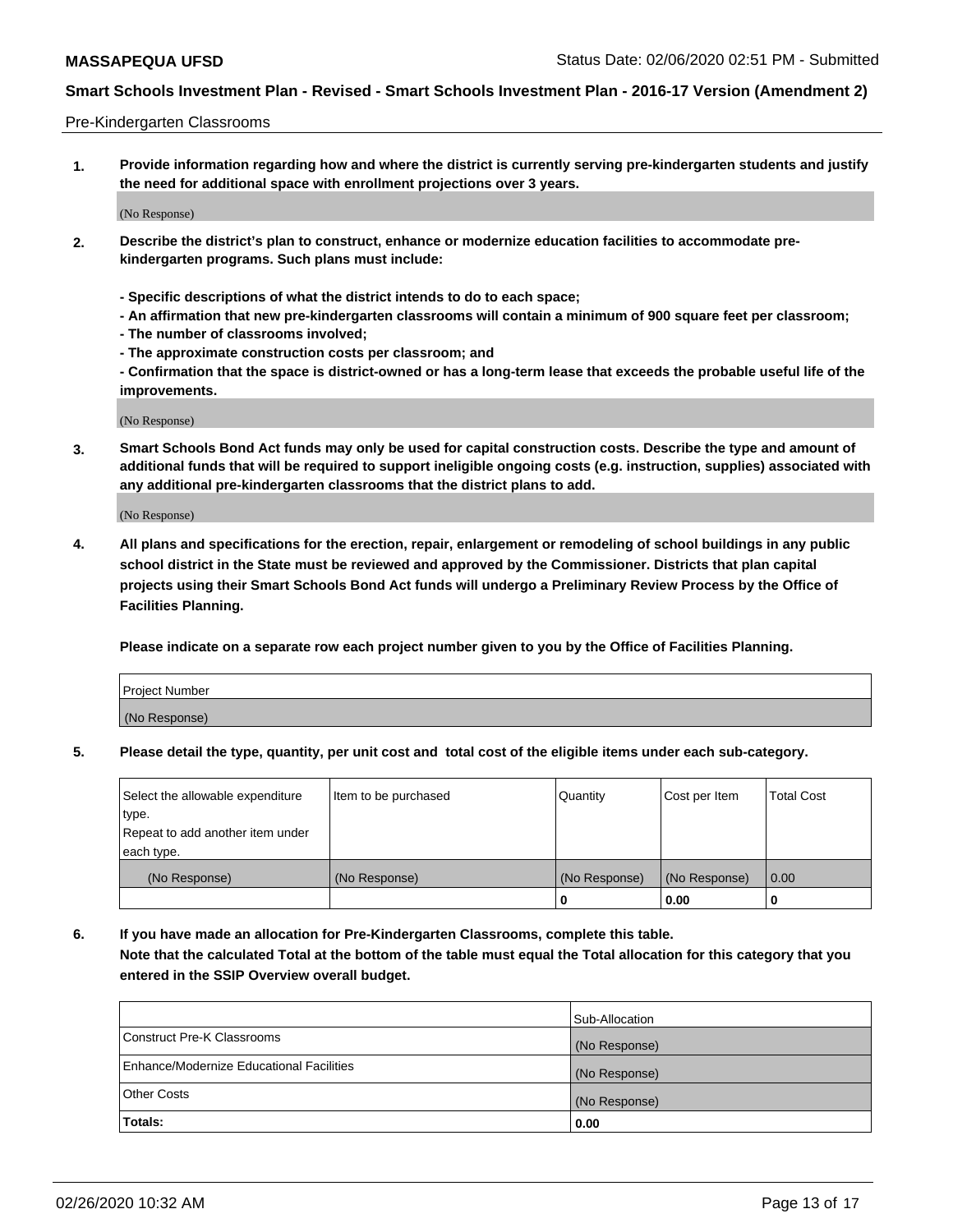Replace Transportable Classrooms

**1. Describe the district's plan to construct, enhance or modernize education facilities to provide high-quality instructional space by replacing transportable classrooms.**

(No Response)

**2. All plans and specifications for the erection, repair, enlargement or remodeling of school buildings in any public school district in the State must be reviewed and approved by the Commissioner. Districts that plan capital projects using their Smart Schools Bond Act funds will undergo a Preliminary Review Process by the Office of Facilities Planning.**

**Please indicate on a separate row each project number given to you by the Office of Facilities Planning.**

| Project Number |  |
|----------------|--|
|                |  |
|                |  |
|                |  |
| (No Response)  |  |
|                |  |
|                |  |

**3. For large projects that seek to blend Smart Schools Bond Act dollars with other funds, please note that Smart Schools Bond Act funds can be allocated on a pro rata basis depending on the number of new classrooms built that directly replace transportable classroom units.**

**If a district seeks to blend Smart Schools Bond Act dollars with other funds describe below what other funds are being used and what portion of the money will be Smart Schools Bond Act funds.**

(No Response)

**4. Please detail the type, quantity, per unit cost and total cost of the eligible items under each sub-category.**

| Select the allowable expenditure<br>∣type.     | Item to be purchased | Quantity      | Cost per Item | Total Cost |
|------------------------------------------------|----------------------|---------------|---------------|------------|
| Repeat to add another item under<br>each type. |                      |               |               |            |
| (No Response)                                  | (No Response)        | (No Response) | (No Response) | 0.00       |
|                                                |                      | u             | 0.00          |            |

**5. If you have made an allocation for Replace Transportable Classrooms, complete this table. Note that the calculated Total at the bottom of the table must equal the Total allocation for this category that you entered in the SSIP Overview overall budget.**

|                                                | Sub-Allocation |
|------------------------------------------------|----------------|
| Construct New Instructional Space              | (No Response)  |
| Enhance/Modernize Existing Instructional Space | (No Response)  |
| <b>Other Costs</b>                             | (No Response)  |
| Totals:                                        | 0.00           |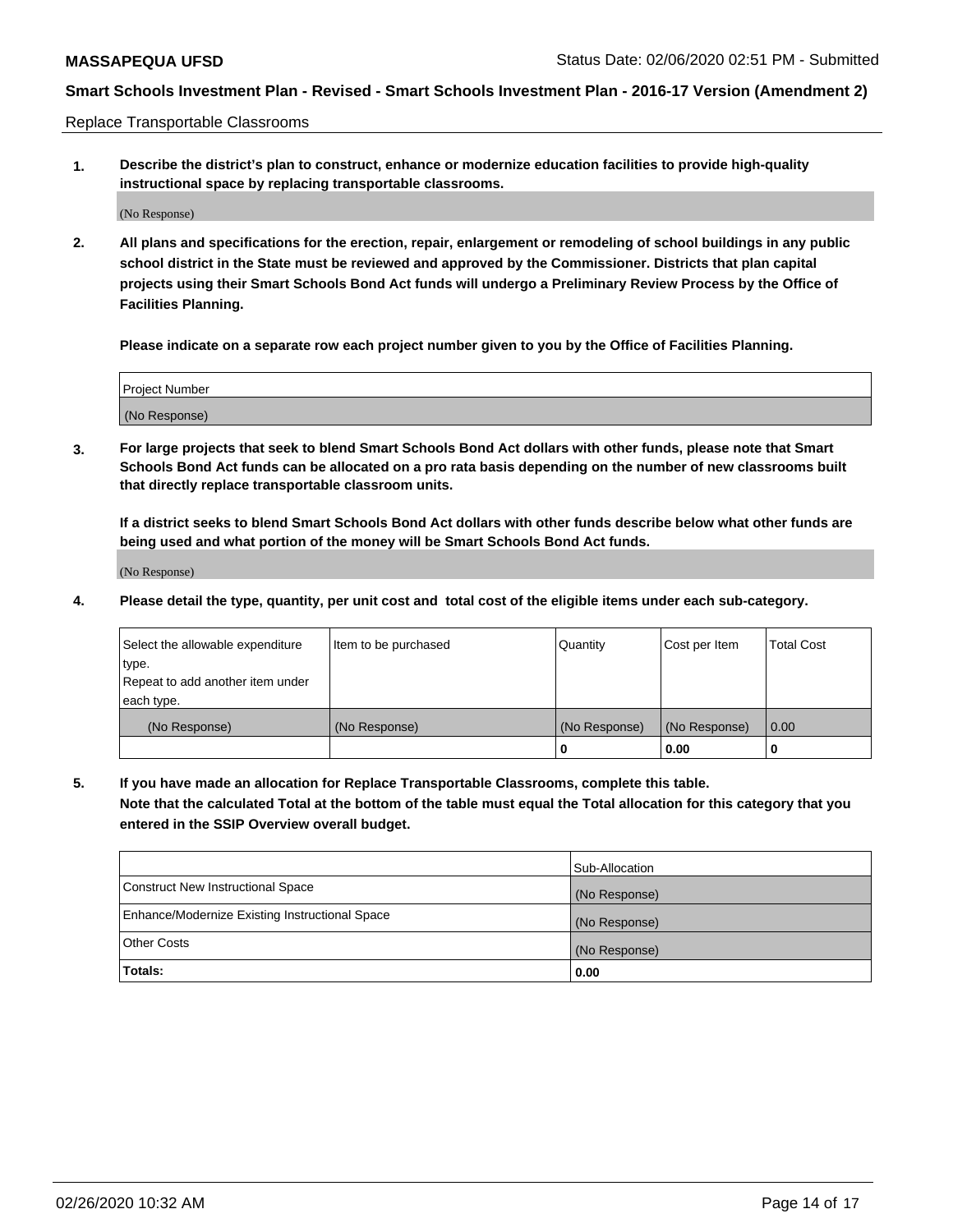High-Tech Security Features

**1. Describe how you intend to use Smart Schools Bond Act funds to install high-tech security features in school buildings and on school campuses.**

(No Response)

**2. All plans and specifications for the erection, repair, enlargement or remodeling of school buildings in any public school district in the State must be reviewed and approved by the Commissioner. Smart Schools plans with any expenditures in the High-Tech Security category require a project number from the Office of Facilities Planning. Districts must submit an SSBA LOI and receive project numbers prior to submitting the SSIP. As indicated on the LOI, some projects may be eligible for a streamlined review and will not require a building permit. Please indicate on a separate row each project number given to you by the Office of Facilities Planning.**

| <b>Project Number</b> |  |
|-----------------------|--|
| (No Response)         |  |

- **3. Was your project deemed eligible for streamlined Review?**
	- Yes
	- $\hfill \square$  No
- **4. Include the name and license number of the architect or engineer of record.**

| <b>Name</b>   | License Number |
|---------------|----------------|
| (No Response) | (No Response)  |

**5. Please detail the type, quantity, per unit cost and total cost of the eligible items under each sub-category.**

| Select the allowable expenditure | Item to be purchased | Quantity      | Cost per Item | <b>Total Cost</b> |
|----------------------------------|----------------------|---------------|---------------|-------------------|
| ∣type.                           |                      |               |               |                   |
| Repeat to add another item under |                      |               |               |                   |
| each type.                       |                      |               |               |                   |
| (No Response)                    | (No Response)        | (No Response) | (No Response) | 0.00              |
|                                  |                      | 0             | 0.00          |                   |

**6. If you have made an allocation for High-Tech Security Features, complete this table.**

**Enter each Sub-category Public Allocation based on the the expenditures listed in Table #5.**

|                                                      | Sub-Allocation |
|------------------------------------------------------|----------------|
| Capital-Intensive Security Project (Standard Review) | (No Response)  |
| <b>Electronic Security System</b>                    | (No Response)  |
| <b>Entry Control System</b>                          | (No Response)  |
| Approved Door Hardening Project                      | (No Response)  |
| <b>Other Costs</b>                                   | (No Response)  |
| Totals:                                              | 0.00           |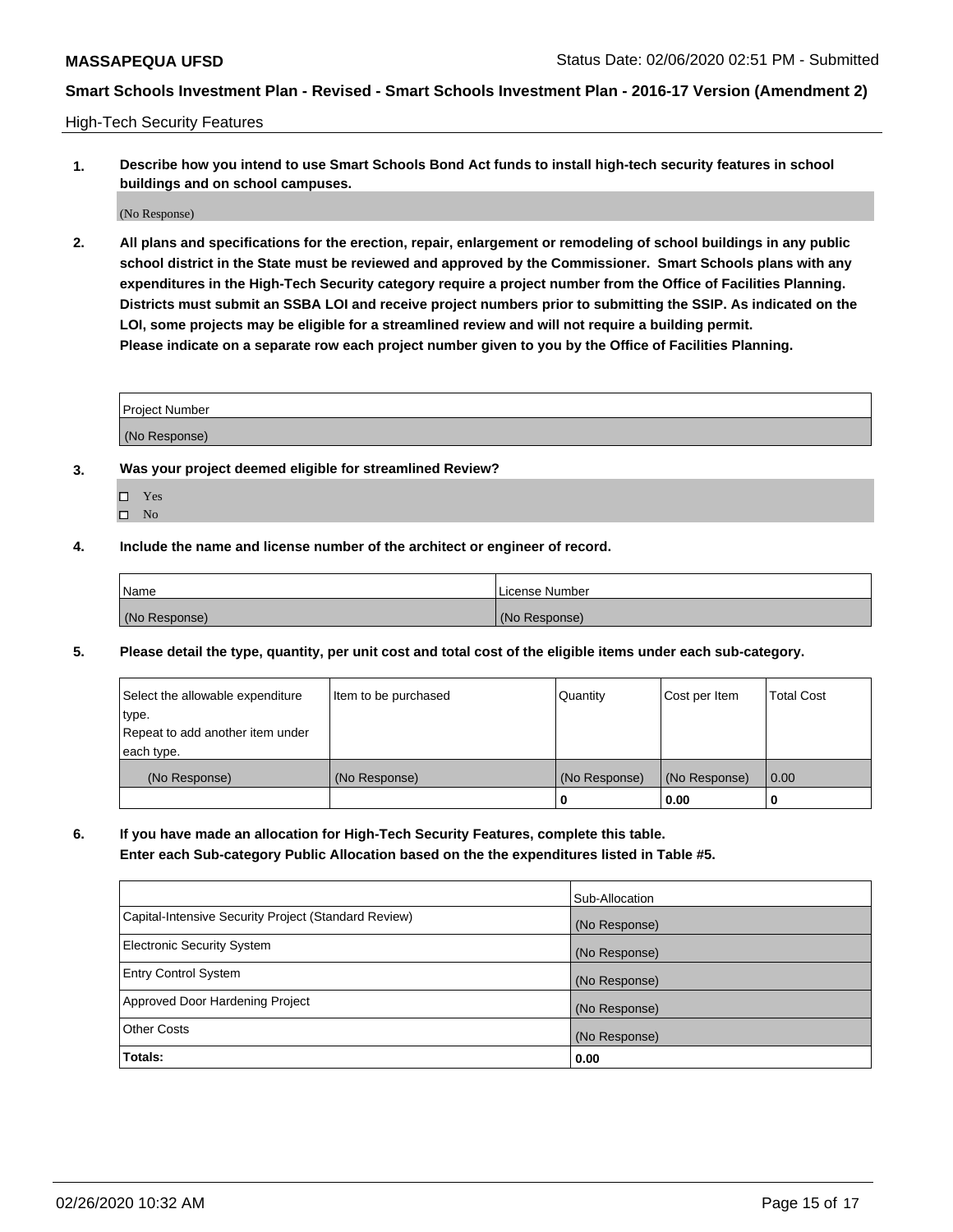Non-Public Schools

**1. Describe your plan to utilize SSBA funds to purchase devices and loan to the nonpublic schools within your district. Please specify what devices have been requested by the nonpublic schools. If the nonpublic schools have not finalized requests, the district should provide the date nonpublic schools will submit the request by.**

Our district has a plan to loan purchased hardware to a nonpublic school within our district. The date by which the nonpublic school must request classroom technology items is by June 1. After contacting the nonpublic school, they would like to utilize these funds for Classroom Learning Technology interactive displays, display mounts, iMac computers, and assorted cables.

**2. A final Smart Schools Investment Plan cannot be approved until school authorities have adopted regulations specifying the date by which requests from nonpublic schools for the purchase and loan of Smart Schools Bond Act classroom technology must be received by the district.**

By checking this box, you certify that you have such a plan and associated regulations in place that have been made public.

**2a. Please enter the date each year nonpublic schools must request loanable items from the school district. This date cannot be earlier than June 1 of the previous school year.**

June 1

#### **3. Final 2014-15 BEDS Enrollment to calculate Nonpublic Sharing Requirement (no changes allowed.)**

|            | <b>Public Enrollment</b> | l Nonpublic Enrollment | Total Enrollment | Nonpublic Percentage |
|------------|--------------------------|------------------------|------------------|----------------------|
| Enrollment | 7,239                    | 526                    | 7.765.00         | 16.77                |

#### **4. Nonpublic Loan Calculator**

|                                                        | Loanable<br>School | Loanable<br>Classroom | Additional<br>Nonpublic | Estimated<br>Per Pupil | Previously<br>Approved | Cumulative<br>Per Pupil | <b>Final Per</b><br>Pupil Loan | Final Total<br>l Loan |
|--------------------------------------------------------|--------------------|-----------------------|-------------------------|------------------------|------------------------|-------------------------|--------------------------------|-----------------------|
|                                                        | Connectivity       | Technology            | Loan                    | Amount -               | Per Pupil              | Loan                    | Amount -                       | Amount -              |
|                                                        |                    |                       | (Optional)              | This Plan              | Amount(s)              | Amount                  | This Plan                      | This Plan             |
| Required Nonpublic  <br>Loan                           | 0.00               | 1,905,014.1<br>8      |                         | 250.00                 | 194.98                 | 250.00                  | 55.02                          | 28,941.18             |
| Final Adjusted Loan<br>- (If additional loan<br>funds) | 0.00               | 1.905.014.1<br>8      | (No<br>Response)        | 250.00                 | 194.98                 | 250.00                  | 55.02                          | 28,941.18             |

#### **5. Nonpublic Share**

|                                          | Final Per Pupil Amount | Final Nonpublic Loan Amount |
|------------------------------------------|------------------------|-----------------------------|
| Pending and Previously<br>Approved Plans | 194.98                 | 102,558.82                  |
| This Plan                                | 55.02                  | 28,941.18                   |
| Total                                    | 250.00                 | 131,500.00                  |

#### **6. Distribution of Nonpublic Loan Amount by School**

| <b>Nonpublic School Name</b>  | 2018-19 K-12 Enrollment | Special Ed School? If Yes, not eligible |
|-------------------------------|-------------------------|-----------------------------------------|
| <b>ST ROSE OF LIMA SCHOOL</b> | 312                     | <b>No</b>                               |

#### **7. Please detail the type, quantity and per unit cost of the eligible items under each sub-category.**